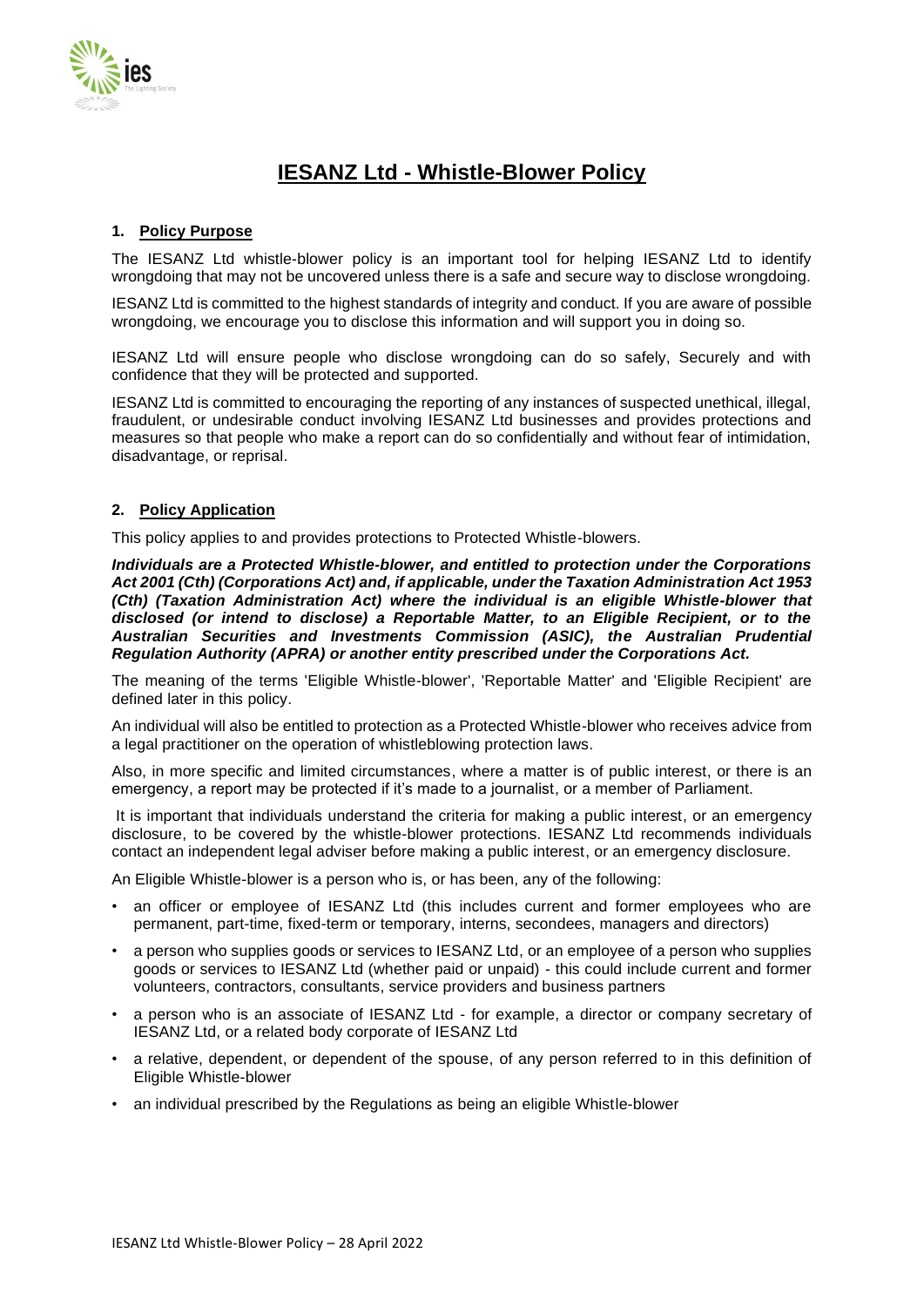

# **3. Matters Where This Policy Applies**

The section below sets out what is a Reportable Matter, that will qualify for legal protection under the Corporations Act (or the Taxation Administration Act, where relevant). Disclosures that aren't about a Reportable Matter, will not be protected under the Corporations Act, or the Taxation Administration Act and this policy.

#### **3.1 Reportable Matters**

A disclosure will concern a Reportable Matter if an Eligible Whistle-blower has reasonable grounds to suspect that the information being disclosed in relation to IESANZ Ltd, or a related body corporate of IESANZ Ltd, is about:

- misconduct (including fraud, negligence, default, breach of trust and breach of duty)
- an improper state of affairs or circumstances
- behaviour that represents a danger to the public or the financial system
- bribery, or theft
- a breach of the Corporations Act
- a breach of the Taxation Administration Act or improper conduct in relation to the tax affairs

## **3.2 Personal Work-Related Grievances**

Personal work-related grievances that do not involve a detriment caused to an individual as a Protected Whistle-blower (or a threat of detriment), are not a Reportable Matter and are not protected under the Corporations Act, or Taxation Administration Act.

A personal work-related grievance is one that relates to a current, or former employee, that has implications for the former employee, but does not have significant implications for IESANZ Ltd.

Examples of work-related grievance not protected by law could include a belief an employee missed out on a promotion, or an employee that does not like the managerial style of a supervisor.

However, a work-related grievance may still qualify for protection under the law if for example:

- it is a mixed report that includes information about a Reportable Matter (as well as a work-related grievance)
- IESANZ Ltd has broken employment or other laws which are punishable by imprisonment for 12 months, or more, or acted in a way that is a threat to public safety
- the disclosure relates to information that suggests misconduct that goes further than the whistleblower's personal circumstances
- the whistle-blower suffers from, or is threatened with detriment, for making a disclosure

#### **4. How To Report**

#### **4.1 Making a Disclosure**

Reports can be made in person or by telephone, post, or email. Reports can be made within business hours or outside business hours.

If, at any time a reporter is uncertain whether to make a protected disclosure, they can get independent legal advice. Any discussions you have with a lawyer is protected under this policy and under law.

A notification of a disclosure should be made to an eligible recipient.

#### **4.2 Eligible Disclosure Recipients**

A protected disclosure of a Reportable Matter can be made using any of the channels

• an officer, director, or senior manager of IESANZ Ltd; IESANZ Ltd Directors contact details are available at the following website location: https://www.iesanz.org/about/board-member-profiles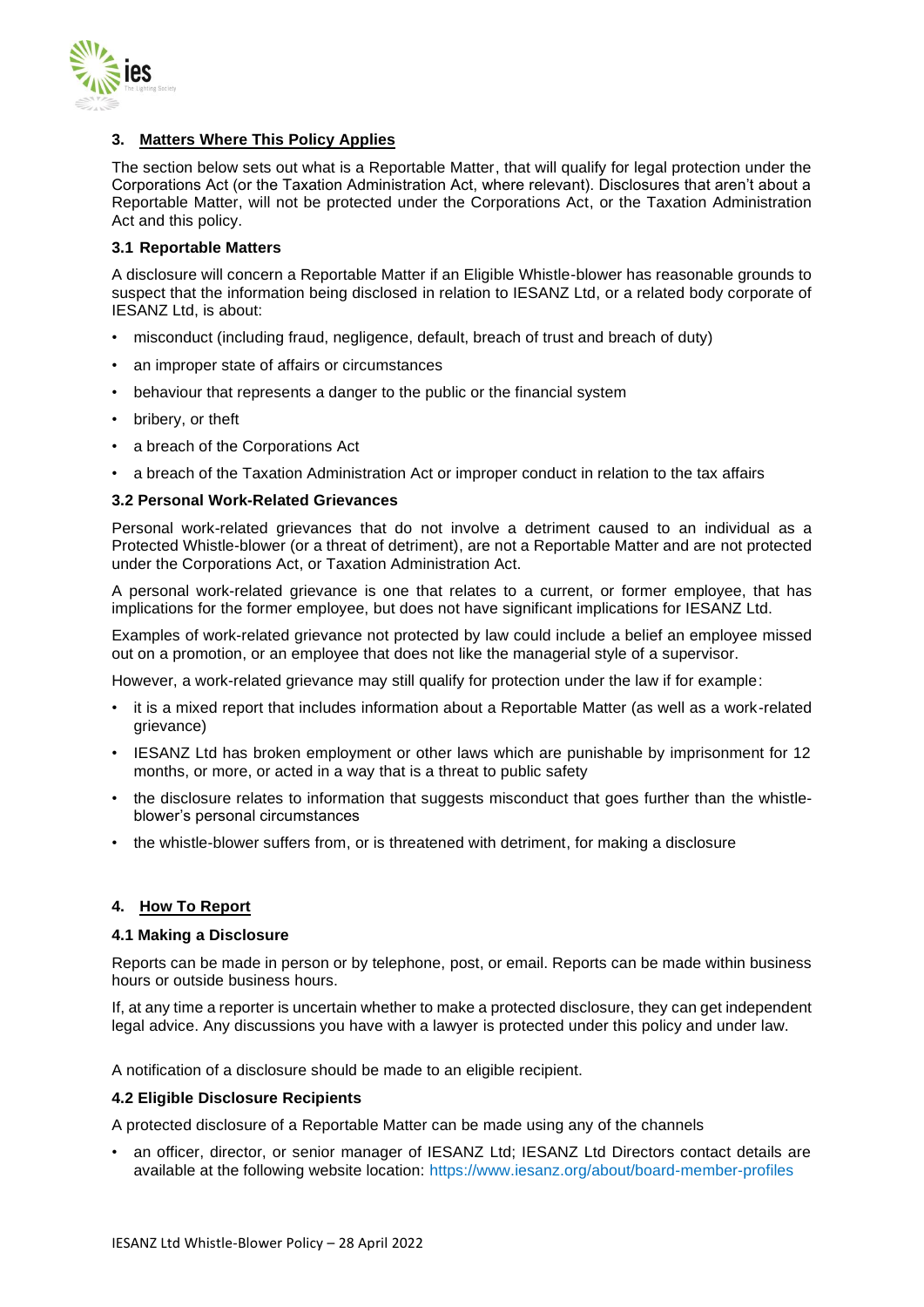

- an external auditor of IESANZ Ltd who may be contacted at the following email address: [marj.wessels@wessels.com.au](mailto:marj.wessels@wessels.com.au) or via the website: https://www.wessels.com.au/contact.html
- The IESANZ Ltd tax agent who may be contacted at the following email address: [mitch@hannans360.com.au](mailto:mitch@hannans360.com.au) or via the website: https://www.hannans360.com.au/contact/

# **4.3 Other Eligible Disclosure Recipients**

Disclosures of a Reportable Matter may also be protected when made to

- ASIC
- APRA
- Commissioner of Taxation
- journalists
- Commonwealth authorities prescribed by law

## **5. False Reports**

A Protected Whistle-blower will still qualify for protection for a disclosure even if their disclosure turns out to be incorrect. However, anyone who knowingly makes a false report of a Reportable Matter, or who otherwise fails to act honestly with reasonable belief in respect of the report may be subject to disciplinary action, including dismissal.

## **6. Reporting Anonymity**

An individual making a report may choose to remain anonymous when disclosing a Reportable Matter, over the course of the investigation and after the investigation is finalised. While you are encouraged to share your identity when making a disclosure, as it may make it easier for IESANZ Ltd to address your disclosure of a Reportable Matter and for IESANZ Ltd to communicate with you, you are not required to share your identity. If you don't share your identity, IESANZ Ltd will assess your disclosure in the same way as if you had revealed your identity. However, there may be some practical limitations in conducting the investigation if you don't share your identity.

#### **7. Protections for Protected Whistle-Blowers**

#### **7.1 Confidentiality**

Disclosures from Protected Whistle-blowers will be treated confidentially and sensitively. Once a report is received, the Eligible Recipient will make sure immediate steps are taken to protect the identity of the Protected Whistle-blower. This will include redacting the name and position of the Protected Whistle-blower from any written record of the report and making sure appropriate document security is implemented.

It is illegal for a person to identify Protected Whistle-blowers or disclose information that is likely to lead to their identification. If you are a Protected Whistle-blower, your identity and position (or any other information which would be likely to identify you) will only be shared if:

- you consent to the information being shared
- the disclosure is to a recipient permitted by law such as the Commissioner of Taxation or Australian Federal Police
- the disclosure is otherwise allowed, or required by law, for example, disclosure to a lawyer of IESANZ Ltd to receive legal advice relating to the law on whistleblowing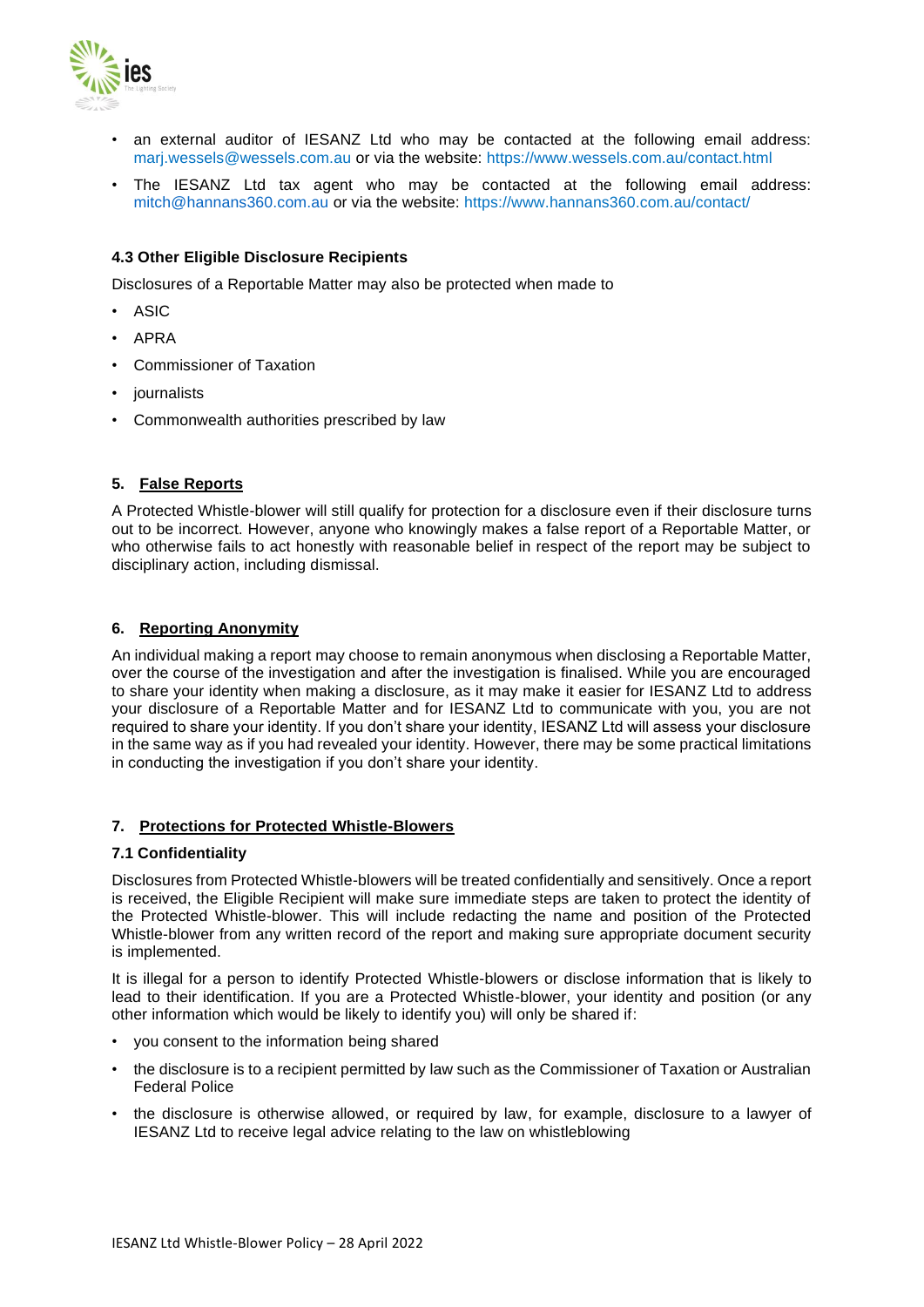

In addition, for information likely to identify an Eligible Whistle-blower, this may be shared if it is reasonably necessary for the purposes of an investigation. In this circumstance all reasonable steps will be taken to reduce the risk that you will be identified.

# **7.2 Protection Against Detrimental Treatment**

It is illegal for a person to engage in conduct that causes (or threatens) detrimental treatment to a Protected Whistle-blower in the belief or suspicion that a person has made, may make, proposes to make, or could make a report of a Reportable Matter, and where that belief or suspicion is a reason for the conduct.

Detrimental treatment could include dismissal, demotion, harassment, damage to your reputation, discrimination, disciplinary action, bias, threats, or other unfavourable treatment connected with making a disclosure as a Protected Whistle-blower.

IESANZ Ltd will seek to ensure that Protected Whistle-blowers are not subjected to detrimental treatment because of making (or intending to make) a disclosure under this policy. To protect Protected Whistle-blowers from detrimental treatment, IESANZ ltd will:

- assess the risk of detriment against a Protected Whistle-blower as soon as possible after receiving a disclosure of a Reportable Matter
- make sure IESANZ Ltd management are aware of their responsibilities to maintain the confidentiality of a Protected whistle-blower, address the risks of detriment and ensure fairness when managing the performance of, or taking other management action relating to, a Protected whistle-blower
- take practical action to protect a Protected whistle-blower from the risk of detriment and intervene if detriment has already occurred

If a Protected whistle-blower believes that they have been subject to detrimental treatment, they should inform an Eligible Recipient immediately.

## **7.3 Other Protections for Protected Whistle-blowers**

Protected Whistle-blowers are protected from civil, criminal, or administrative liability (including disciplinary action) for making reports of Reportable Matters. No contractual right (including under an employment contract) can be exercised against a Protected whistle-blower to stop them disclosing a Reportable Matter.

If you are a Protected whistle-blower and the disclosure is to an Eligible Recipient, or other designated body, as set out above or is a public interest disclosure, or emergency disclosure, the information you disclose also cannot be used against you in criminal proceedings, or in proceedings for the imposition of a penalty (except if the proceedings are in respect of the falsity of the information).

Eligible Whistle-blowers may also be entitled to seek compensation and other remedies through the courts if IESANZ Ltd fails to protect the Eligible whistle-blower from detriment and the Eligible whistleblower suffers loss or damage.

#### **8. How will IESANZ Ltd Investigate Eligible Whistle-Blower Disclosures**

Once a report of a Reportable Matter has been received from an Eligible whistle-blower, who has provided reasonable grounds for their belief that the Reportable Matter has occurred, an investigation of those allegations will begin as soon as practicable after the report has been received.

If IESANZ Ltd determine that the information disclosed does not amount to a Reportable Matter, the Eligible whistle-blower will be, if practicable, informed of that decision. In some instances, reports may not be able to be responded to, for example, because they are anonymous reports.

If an investigation is conducted the investigation will:

- follow a fair process
- be conducted in as timely a manner as the circumstances allows
- be independent of the person(s) about whom an allegation has been made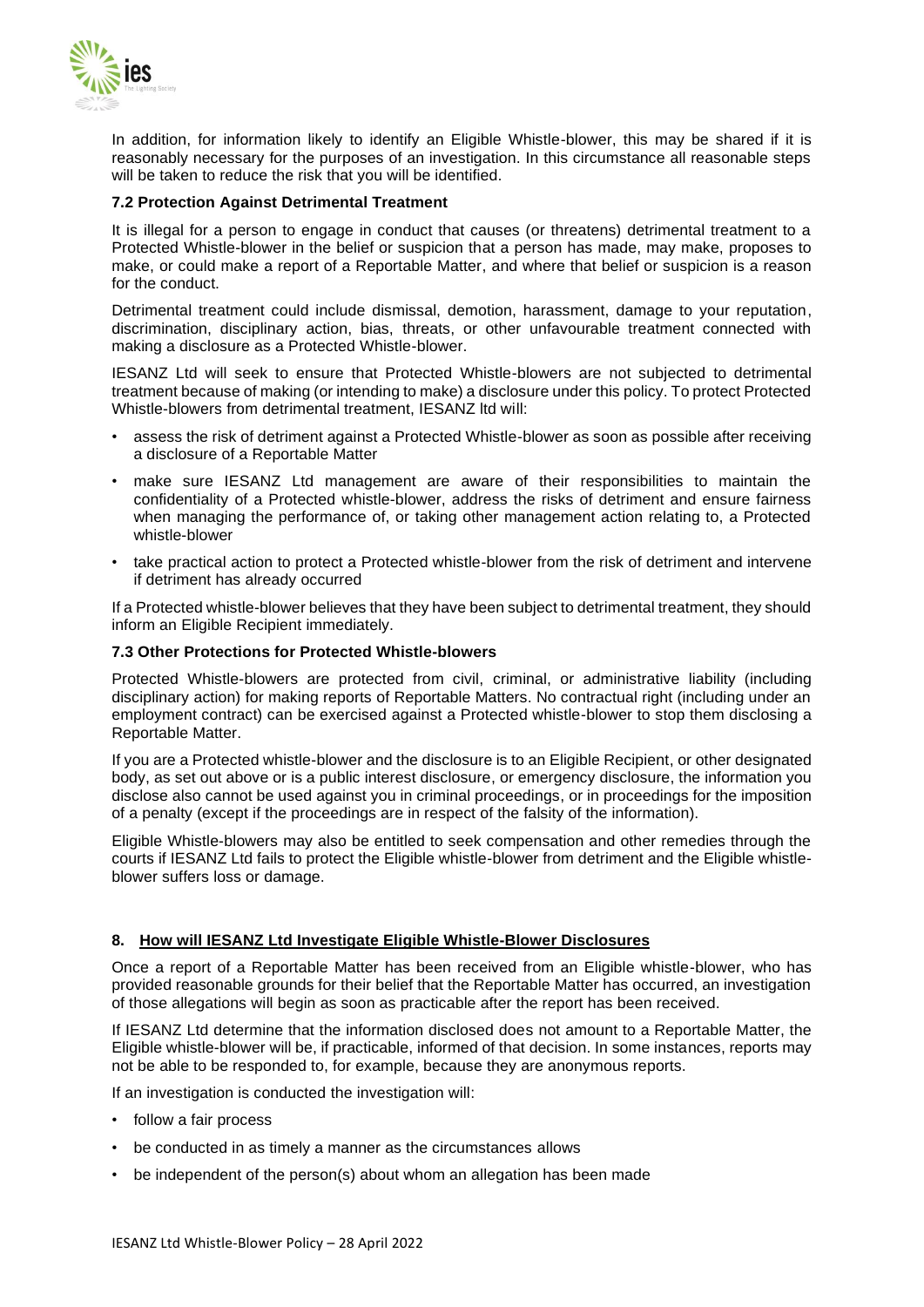

Provided there are no restrictions, or other reasonable bases for doing so, people against whom an allegation has been made will be informed of the allegation and will have an opportunity to respond to any allegation. That is, IESANZ Ltd will take steps to ensure fair treatment of any person who is the subject of the Reportable Matter report, as well as the Protected whistle-blower.

Investigations will be conducted promptly and fairly with due regard for the nature of the allegation and the rights of the people involved in the investigation. IESANZ Ltd recognises the importance of balancing the rights of the Eligible whistle-blower and the rights of people against whom a report is made in ensuring fairness.

# **9. IESANZ Ltd Communication with Protected Whistle-Blowers**

IESANZ Ltd will ensure that, provided a claim was not submitted anonymously, the Protected whistleblower will be kept informed of the outcomes of the investigation of their allegations. This will be subject to the considerations of privacy of those against whom allegations are made and considerations of confidentiality affecting IESANZ Ltd.

If the Protected whistle-blower is not an employee of IESANZ Ltd, the Protected whistle-blower will be kept informed of the investigative outcomes (subject to privacy considerations as above), once the Protected whistle-blower has agreed in writing to maintain confidentiality in relation to any information provided to them regarding a report made by them.

If the whistle-blower finds that they are experiencing emotional distress because of the whistle-blower process, the IESANZ Ltd Board will consider what may be provided to assist the whistle-blower on a case-by-case basis, including, but not limited to, the provision of psychological and emotional support services.

# **10. Further Whistle-Blower Policy Details**

# **10.1 Availability of IESANZ Ltd Whistle-blower Policy**

The IESANZ Ltd Whistle-Blower Policy is made publicly available on the IESANZ Ltd website.